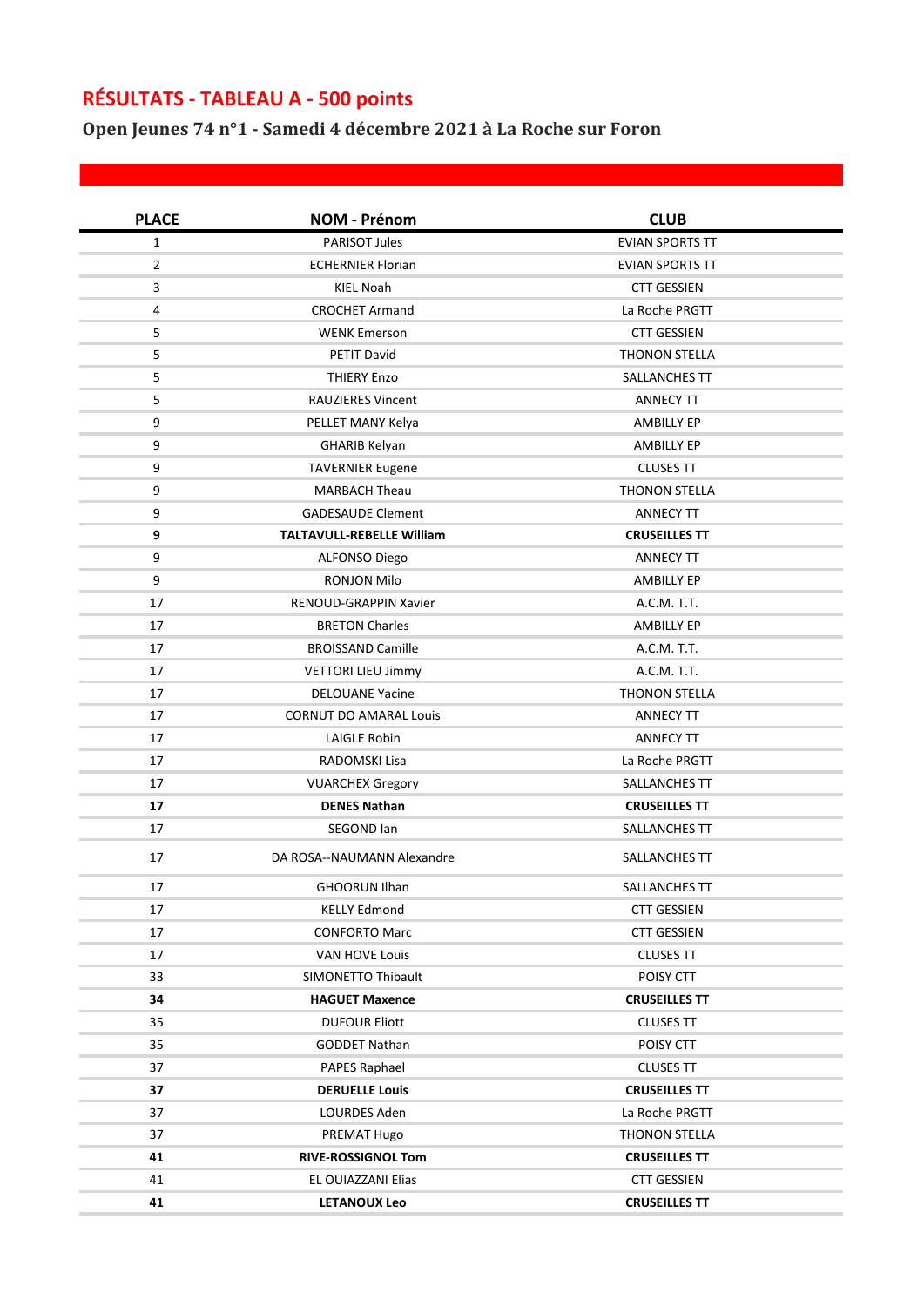| 41 | NICOLLEAU Enzo             | La Roche PRGTT       |
|----|----------------------------|----------------------|
| 41 | <b>PADIOLEAU Noe</b>       | <b>CRUSEILLES TT</b> |
| 46 | MAUTH Kenji                | La Roche PRGTT       |
| 46 | <b>VIRET Mael</b>          | A.C.M. T.T.          |
| 46 | ALBERT Theo                | <b>CLUSES TT</b>     |
| 46 | <b>HOUSIAUX Clement</b>    | POISY CTT            |
| 46 | <b>CARON Ernst-Leonard</b> | <b>SALLANCHES TT</b> |
| 46 | <b>SCHMITT Mathias</b>     | La Roche PRGTT       |
| 46 | <b>RODTHONG Lucas</b>      | <b>CTT GESSIEN</b>   |
| 46 | <b>TAILLASSON Esteban</b>  | <b>THONON STELLA</b> |

## **RÉSULTATS - TABLEAU 2011 garçons**

**Top Détection 74 n°1 - Dimanche 5 décembre 2021 à La Roche sur Foron**

| <b>PLACE</b>   | <b>NOM - Prénom</b>        | <b>CLUB</b>            |
|----------------|----------------------------|------------------------|
| 1              | <b>DECOLAS Adam</b>        | <b>TTC RUMILLY</b>     |
| $\overline{2}$ | <b>MARIE Tom</b>           | La Roche PRGTT         |
| 3              | <b>CHABROL Kevin Enzo</b>  | <b>CTT GESSIEN</b>     |
| 4              | <b>CAMUS Marius</b>        | La Roche PRGTT         |
| 5              | <b>OUM-LOIRE Gabriel</b>   | A.C.M. T.T.            |
| 6              | <b>HELIE Leo</b>           | <b>CTT GESSIEN</b>     |
| $\overline{7}$ | <b>GIULIANI Lazare</b>     | <b>ANNECY TT</b>       |
| 8              | DELEVAUX Leon              | <b>THONON STELLA</b>   |
| 9              | <b>TAVERNIER Gustave</b>   | <b>CLUSES TT</b>       |
| 10             | <b>PERSINI Eliott</b>      | <b>EVIAN SPORTS TT</b> |
| 11             | <b>MORY Theo</b>           | La Roche PRGTT         |
| 12             | <b>TURBIEZ Clement</b>     | <b>CRUSEILLES TT</b>   |
| 13             | <b>LECHEVALIER Gabriel</b> | <b>CTT GESSIEN</b>     |
| 14             | CHATZINIKOLAOU Philippe    | <b>THONON STELLA</b>   |
| 15             | TROGNEE ROCHEREAU Gaspard  | <b>ANNECY TT</b>       |
| 16             | <b>ORDUREAU Eliott</b>     | <b>CSTT CHAMONIX</b>   |